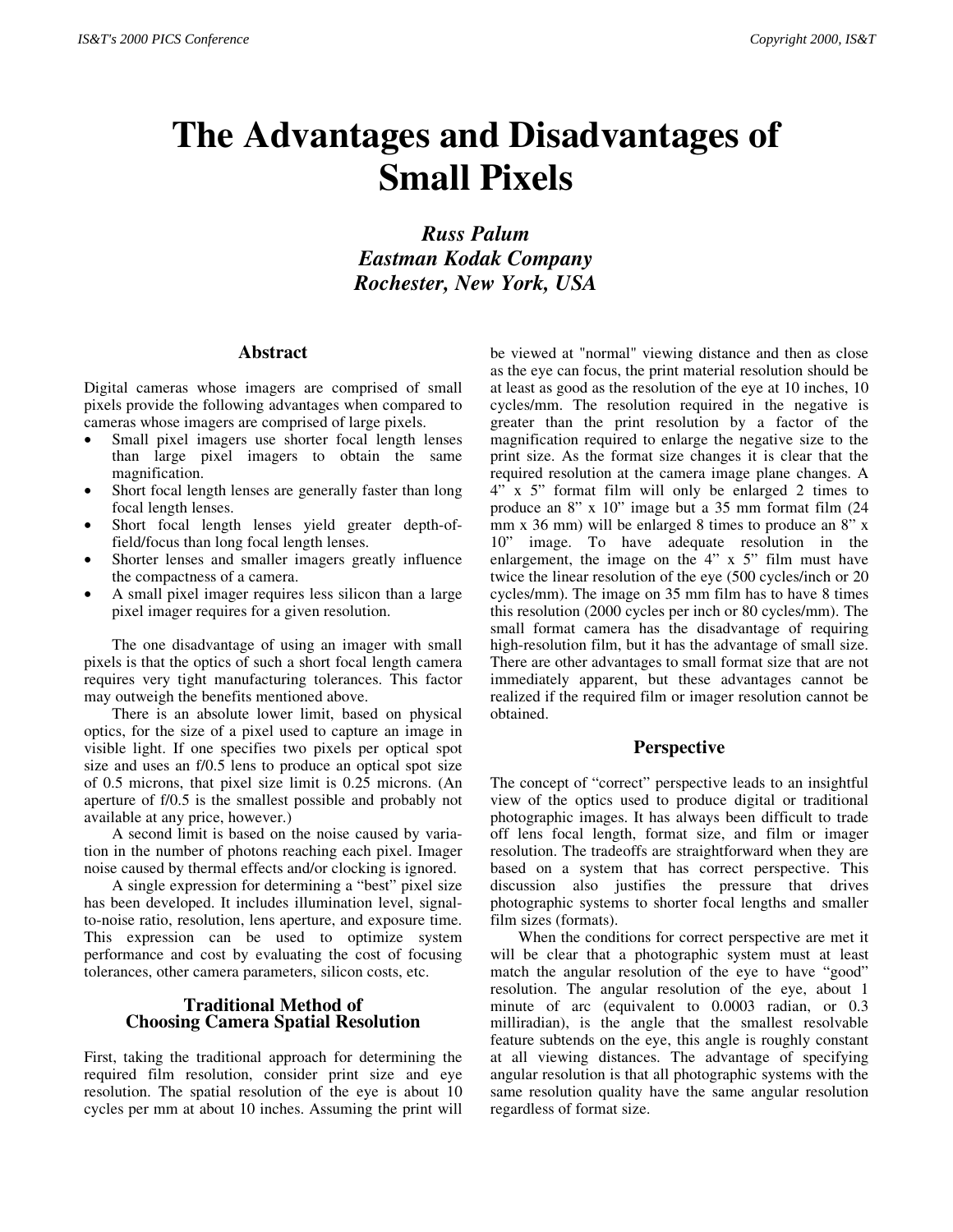In addition, the depth of field and ultimate resolution of photographic systems are strictly a function of aperture size when defined in terms of angular resolution. The angular resolution defines the smallest aperture size the system can have based on diffraction. The largest aperture size is limited by the required depth of field. Given a resolution and depth of field specification, the lens focal length and format size can be adjusted until the desired system sensitivity is reached.



*Figure 1. Unit angular magnification*

To reproduce the perspective of a scene, the angles the objects in the scene subtend on the eye have to be reproduced.<sup>1</sup> Figure 2 shows this geometry. If a contact print of a negative is viewed from the lens location (one focal length from the print), the image of the objects with height h<sub>1</sub> and h<sub>2</sub>, will subtend the same angle,  $\theta_1$  and  $\theta_2$ , on your eye that they subtended in the original scene. Figure 2 also shows that the same geometry can be demonstrated by reflecting the image plane into object space through the plane of the lens. Figure 2 also shows that if the image is enlarged the scene angles will be reproduced when the scene is viewed from a distance equal to the print magnification times the lens focal length.



*Figure 2. Print magnification*

It is common for the "normal" focal length lens for a given format to equal the diagonal of the format. It is also common to view prints from a distance a little more than the diagonal of the print.<sup>2</sup> If a negative made with a normal lens is enlarged and not cropped, and the print is viewed from a distance about equal to its diagonal, then the print is being viewed from a distance equal to the print magnification times the lens focal length. This leads to "correct" perspective, sometimes called unit angular magnification, as defined above. These rules are not hard and fast, photography is an art. Technically correct perspective does not always produce the most effective print, but deviations can be compared to correct perspective.

#### **Angular Resolution**

Why is a discussion of perspective important to a discussion of system resolution? If a print is always viewed so that the perspective is correct then the system resolution, right to the resolution of the print, should have at least the same angular resolution as the eye. Figure 3 shows that the required angular resolution is the same regardless of format size. Given the angular resolution  $\Delta$ , all of the format sizes, A to E, have the same required angular resolution, even though the spot size required for format E is much smaller than the spot size requirement for format A.



*Figure 3. Angular magnification*

#### **Angular Resolution–Diffraction**

If a point object is imaged by a perfectly corrected lens, the image is not the infinitely small point shown at the top of Fig. 4. Diffraction at the lens aperture produces a finite size spot, called an Airy disk, as shown at the bottom of Fig. 4. The Airy disk is a central spot surrounded by alternating dark and light rings. The central spot is small, about 5 microns for an f/4 lens. The Airy disk is the pointspread function for the lens. The central spot size (d) (diameter of the first dark ring) due to diffraction is a function of wavelength  $(\lambda)$  and effective f/# (Ne), f/# is the focal length/lens aperture.

$$
d = 2.44 * \lambda * Ne \tag{1}
$$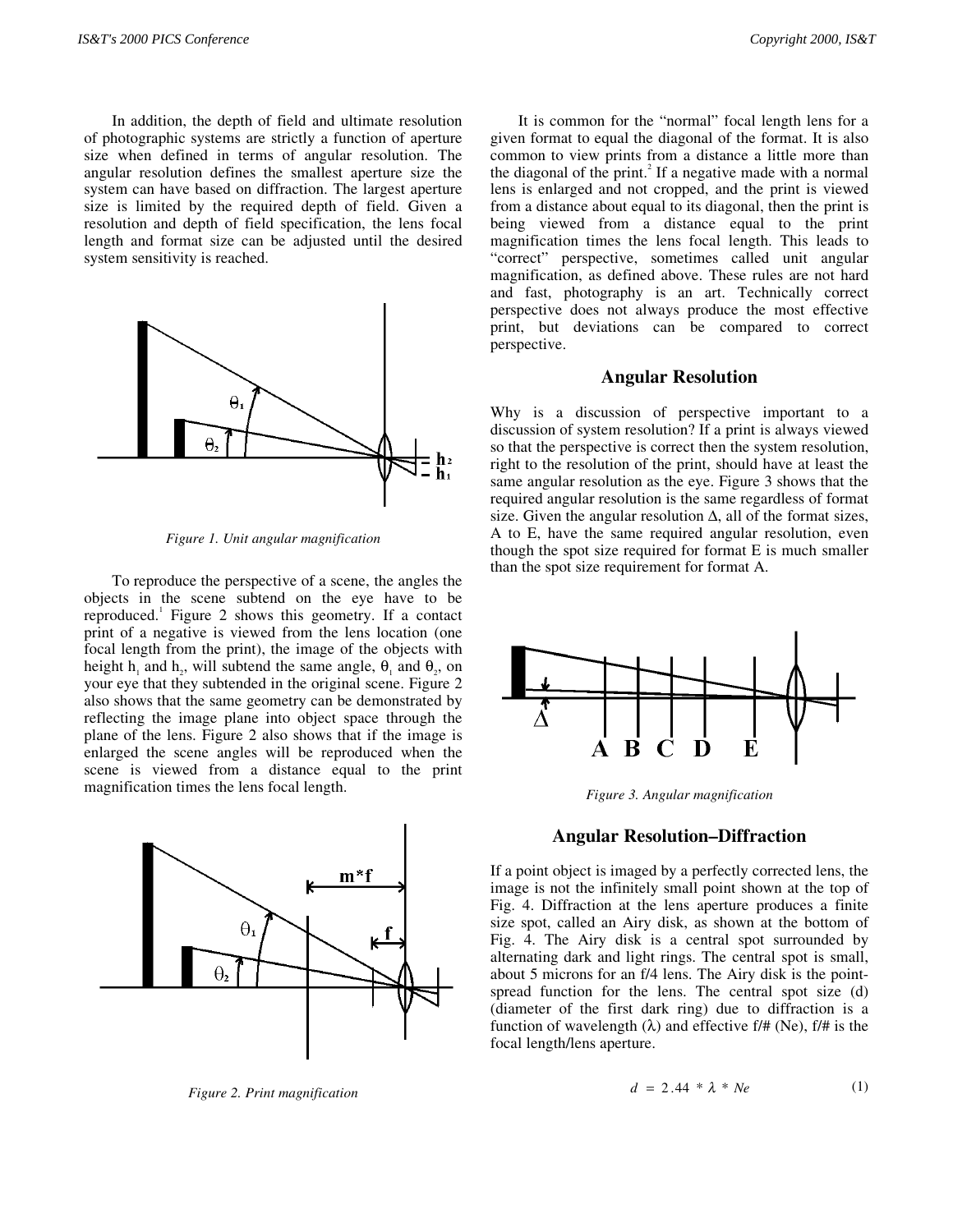

*Figure 4. Angular resolution*

The angular spot size  $(\delta_s)$  in radians is the diameter of the spot divided by the focal length of the lens. The focal length in the divisor cancels the focal length in the f/# so  $\delta$ . is strictly a function of aperture size.

$$
\delta s = \frac{2.44 * \lambda}{a} \tag{2}
$$

This relationship shows that once the angular spot size is specified the minimum lens aperture diameter has also been specified. The smallest resolvable feature is about 1/3 the Airy disk width so the smallest resolvable angle (SRA) is 1/3 the angular spot size, which leads to Eq. 3.

$$
SRA = 0.813 * \frac{\lambda}{a}
$$
 (3)

## **Eye**

The eye is diffraction limited at about f/8, its focal length is effectively about 17 mm, so this sets the minimum aperture size at 2.125 mm for any system that should have at least the resolution of the eye. This can be a problem for short focal length lenses when light levels are high. A 6 mm lens can't be stopped down past about f/3 (6 mm focal length/2.125 mm aperture) and still have the resolution of the eye. The absolute lower limit for pixel size can be determined from these parameters. The largest relative aperture (smallest f/#) that a lens can have is f/0.5. A f/0.5 lens with a 2.125 mm aperture has a focal length of 1.06 mm. The point-spread function for this lens is 0.6 microns across the central spot; the smallest pixel size should be 1/2 or 1/3 this width or 0.2 to 0.3 microns. At 1/3 the central spot diameter the MTF at the Nyquist frequency because of the point-spread function is about 20%. The fastest lens that can reasonably be built in production is probably f/1.4. This leads to a 3 mm focal length, and 1.8 micron spot size, which makes the smallest reasonable pixel size 0.6 to 0.9 micron at 1/3 to 1/2 the lens point-spread function diameter. To look at this another way, the normal lens will have a horizontal angle of view of about 40 degrees for a 4:5 aspect ratio print. The eye has a resolution of 1 minute of arc so there should be 2400 pixels in 40 degrees. Each pixel should subtend 1 minute of arc. The 3 mm lens discussed previously has to have 0.87 micron pixels for each pixel to subtend 1 minute of arc, which agrees fairly well with the previous argument based on 1/2 the Airy disk size.



*Figure 5. Poisson Distribution*

#### **Quantum Effects**

Low-light level and high ISO speed images are noisy due to quantum effects [3]. Each place in the scene is not illuminated uniformly by the source. The uniformity over a given time period (like the exposure time) is a function of the average number of photons falling on the surface in the time period. Each rod or cone on the retina, each grain of a photographic emulsion, and each pixel of an electronic imager collects a finite number of photons during the exposure time. The pixel-to-pixel variation for a uniformly reflecting surface will be Poisson distributed. The standard deviation for a Poisson distribution is the square root of the average value, provided the average value is greater than approximately 30. An example of a Poisson distribution is shown below. The average value for this distribution is 100. The signal-to-noise is defined as the average value divided by the standard deviation. In this case, the signalto-noise is 10 [(average value)/(standard deviation)]. This value is quite low based on the current ISO standard for a signal-to-noise-based speed. The standard calls for a S/N, in an 18% gray, of 40 for high-quality images and 10 for just acceptable images. Adjacent pixels, 30 in this case, could have the distribution of values shown for a uniform (flat field) exposure. A signal-to-noise of 10 corresponds to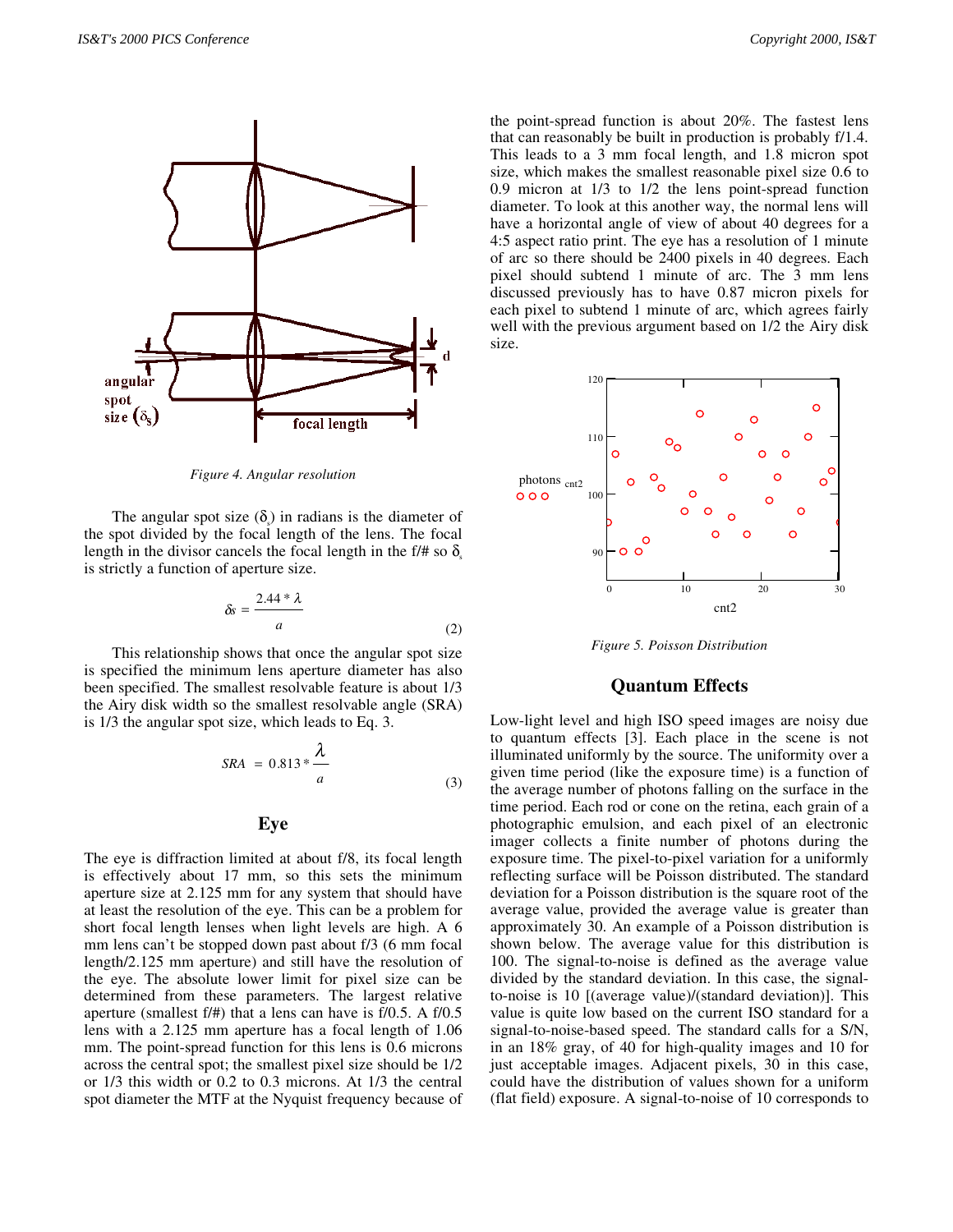100 photons and a signal-to-noise of 40 corresponds with 1600 photons.

The quantum limitation on signal-to-noise ratio can be used to determine the minimum pixel size for given set of specifications. A single equation can be derived for the number of photons/pixel. The signal-to-noise ratio is just the square root of this equation. First, the number of photons per lumen has to be determined. The spectral distribution of a 5500 K source is scaled to produce one lumen using the Eq. 4 below.  $P[\lambda]$  is the source spectral power distribution in watts/nm scaled to make the flux F in lumens equal to 1 lumen.  $V[\lambda]$  is the visual response function. λ1 and λ2 are the limits of integration and are 350 nm and 750 nm respectively because the visual response function is very small outside these limits.

$$
F = 680 \times \int_{\lambda_1}^{\lambda_2} V[\lambda] \times P[\lambda] \times d\lambda \tag{4}
$$

The energy in each photon is a function of wavelength and can be determined using the equation:

$$
e = hv \tag{5}
$$

h = planks constant  $6.62517*10^{-34}$  joule-sec

 $v = \text{frequency of the light} = c/\lambda$ 

where c is  $3*10^{17}$ , the speed of light in nm/sec λ is wavelength in nm



*Figure 6. Photons/sec-nm at 1 lumen*

The graph above shows the number of photons/(second nm) for a 1 lumen 5500 Kelvin source. Integrating this curve over wavelength from 400 to 700 nm produces the number of photons in a lumen at 5500 Kelvin. The final result is  $1.1*10^{16}$  photons/lumen sec. On a per color channel basis there are  $2.9*10^{15}$  photons from 400-500 nm,  $3.8*10^{15}$  photons from 510-600 nm,  $4.5*10^{15}$  photons from 610-700 nm.

The number of photons per pixel can be determined using this data and the image plane illumination. The image plane illumination is a function of the image conjugate f/#, the object illumination and the object reflectance. The equation relating these factors is:

$$
Ei = \frac{Eo * Ro}{4 * Ne^2}
$$
 (6)

where,  $Ei = image$  plane illumination,  $Eo = object$  plane illumination, Ne = effective image plane  $f/\#$ , Ro = object reflectance. The factor Ne can be replaced with Te for the effective t number, which includes correction for the lens transmission, Te is just Ne divided by the square root of lens transmission. The absolute physical limit for the f/# (Ne) in air is f/0.5. At f/0.5 the image plane illumination equals the object plane illumination times the object reflectance.

Adding a factor, kppls, to convert lumens per meter square to photons per meter square per second. There are about 1.1 x  $10^{16}$  photons in a lumen second so kppls = 1.1 x  $10^{16}$  photons/(lumen second) and ppsm2 = photons/second  $meter<sup>2</sup>$ .

$$
ppsm2 = Ei * kppls = \frac{Eo * Ro * kppls}{4 * Ne^2}
$$
\n(7)

Finally, to get to photons/pixel (ppp) where a pixel can be any light sensitive element in an array, like a single photo receptor in the eye, a grain in a silver halide photographic material or a pixel in an electronic array. The exposure time has to be included and the area of the light sensitive element and the quantum yield has to be included to get the effective number of photons per pixel. Ap  $=$ pixel area in meters<sup>2</sup>,  $exp = exp$  exposure time in seconds, ppp  $=$  photons/pixel,  $QY =$  quantum yield.

$$
effective\_\_photons\,/\,pixel\, (ppp)\,=\,ppsm2\,^*\,Ap\,^*\,exp\,^*QY
$$

$$
=\frac{Eo * Ro * kppls * Ap * exp * QY}{4 * Ne^2}
$$

The signal-to-noise ratio is:

$$
SN = \frac{signal}{signal\_standard\_deviation}
$$

$$
= \frac{photons / pixel}{\sqrt{photons / pixel}} = \sqrt{photons / pixel}
$$
(9)

finally:

$$
SN = \sqrt{\frac{Eo * Ro * kppls * Ap * exp * QY}{4 * Ne^2}}
$$
(10)

This equation can be solved for pixel size given the other parameters. To simplify the calculation the number of photons/sec nm is assumed the same for all wavelengths. This simplifies the calculation but adds some error. As an example, given a signal-to-noise of 40:1, illumination of 50 lux, 18% reflectance, and an exposure time of 1/50 second, a quantum yield of 0.2 (including color filter array, CFA)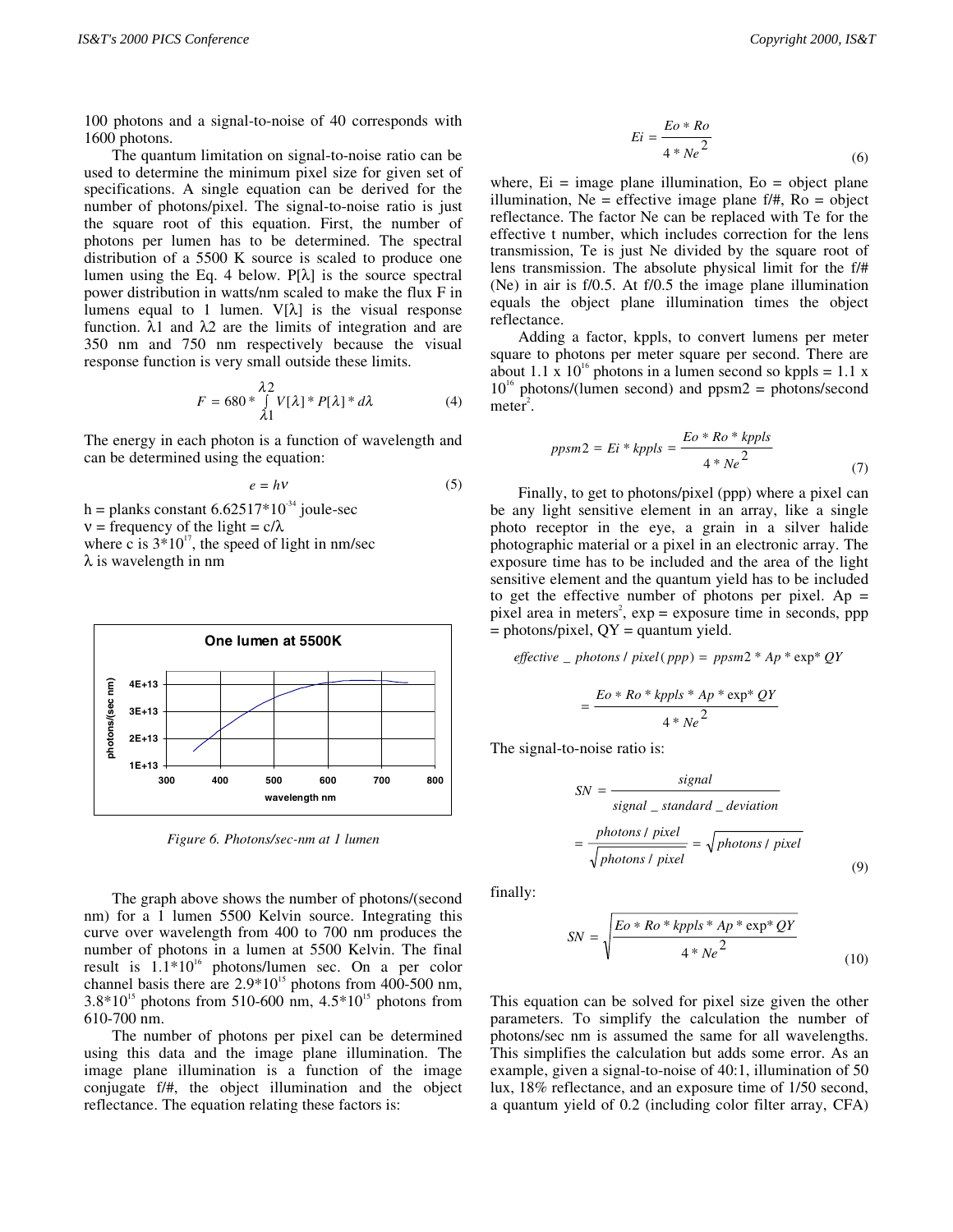and an f/1.4 lens, the minimum pixel size is about 6 microns square. The current ISO speed standard specifies the signal-to-noise at 18% gray.

Another way of looking at this problem is shown in Table 1. The number of photons collected by pixels 1 to 12 microns square is tabulated at various ISO speed values. To start building the table the number of effective photons per lumen second for each channel has to be calculated. First, the spectral power distribution of a 5500 Kelvin 1lumen source is calculated using Eq. 4 above. This source is cascaded with the spectral transmission of any filtration in the system, the spectral transmission of each CFA channel, and the spectral quantum efficiency of the monochrome sensor. For a perfect sensor, 100% quantum efficiency, and 100%CFA transmission, the effective photons/(lumen second) for the red, green, and blue channel are in rows 5 to 7 of the first column of Table 1. For cyan, magenta, yellow (CMY) CFA systems the corresponding channels can be added together to determine the number of photons per CMY channel pixel. The exposure (E) in lux seconds because of an 18% gray for ISO values from 25 to 3200 are shown in the third row of Table 1. These are derived using the Eq. 11, where ISO is the ISO speed. Multiplying the effective photons/(lumen-second) times the exposure in lux-seconds for and 18% gray at each ISO produces the number of effective photons per meter<sup>2</sup> falling on the sensor for each channel (top row). Multiplying these values by the pixel area yields the number of effective photons collected by each pixel size (down columns). The square root of these numbers is the signal-to-noise. Values greater than 1600 have a signal-to-noise better than 40:1 and values less than 100 have a signal-to-noise less than 10:1. The values shown are a limit that can't be exceeded because they are based on 100% quantum efficiency, and 100% system transmission. Typical real systems achieve about 15% of these values.

$$
E = \frac{10}{ISO} \tag{11}
$$

## **Conclusion**

Based on physical optics, the smallest focal length lens that has the resolution of the eye is about 1 mm focal length at

f/0.5 and the smallest pixel is 0.2 micron, about 1/3 of the point-spread function for this lens.

The advantages of short focal lengths drive photographic systems to small formats like disk format and Advanced Photo System format, or to very small imagers in electronic cameras. Small imagers are less expensive because more small imagers fit on a wafer and the cost of processing a wafer is fairly constant regardless of the number of devices on the wafer. In addition, small imager or film sizes lead to convenient small cameras with high system speed, which seems like a win-win situation, but the camera manufacturer pays with tight manufacturing tolerances and difficult to manufacture small f/# lenses.

Quantum noise is another limitation on pixel size. For a given ISO speed the pixel area determines the number of photons that a photosite collects. The highest possible signal-to-noise, disregarding all other noise sources, is the square root of this value. Current systems, with small pixel sizes are approaching quantum limitations when high ISO speeds are selected. Pixels smaller than about 2 microns square can never achieve good signal-to-noise at very moderate ISO speeds even if 100% quantum yield is achieved.

#### **References**

- 1. Rudolf Kingslake, Lenses in Photography, Garden City Books, Garden City, New York, 1951, p. 1-25.
- 2. Richard B. Wheeler, Brian W. Keelan, U.S. Patent 5,323,204, 1994.
- 3. Albert Rose, Vision, human and electronic, Plenum Press, New York, 1973.

#### **Biography**

Russ Palum received a BS and MS in photographic science in 1979, and an MS in electrical engineering in 1988, both from the Rochester Institute of Technology. He joined Eastman Kodak Company in 1977 and has worked on process development for molded glass optics, asphere metrology, scanner light source design, lens design, antialiasing filter design and most recently image data path software for small CMOS image arrays.